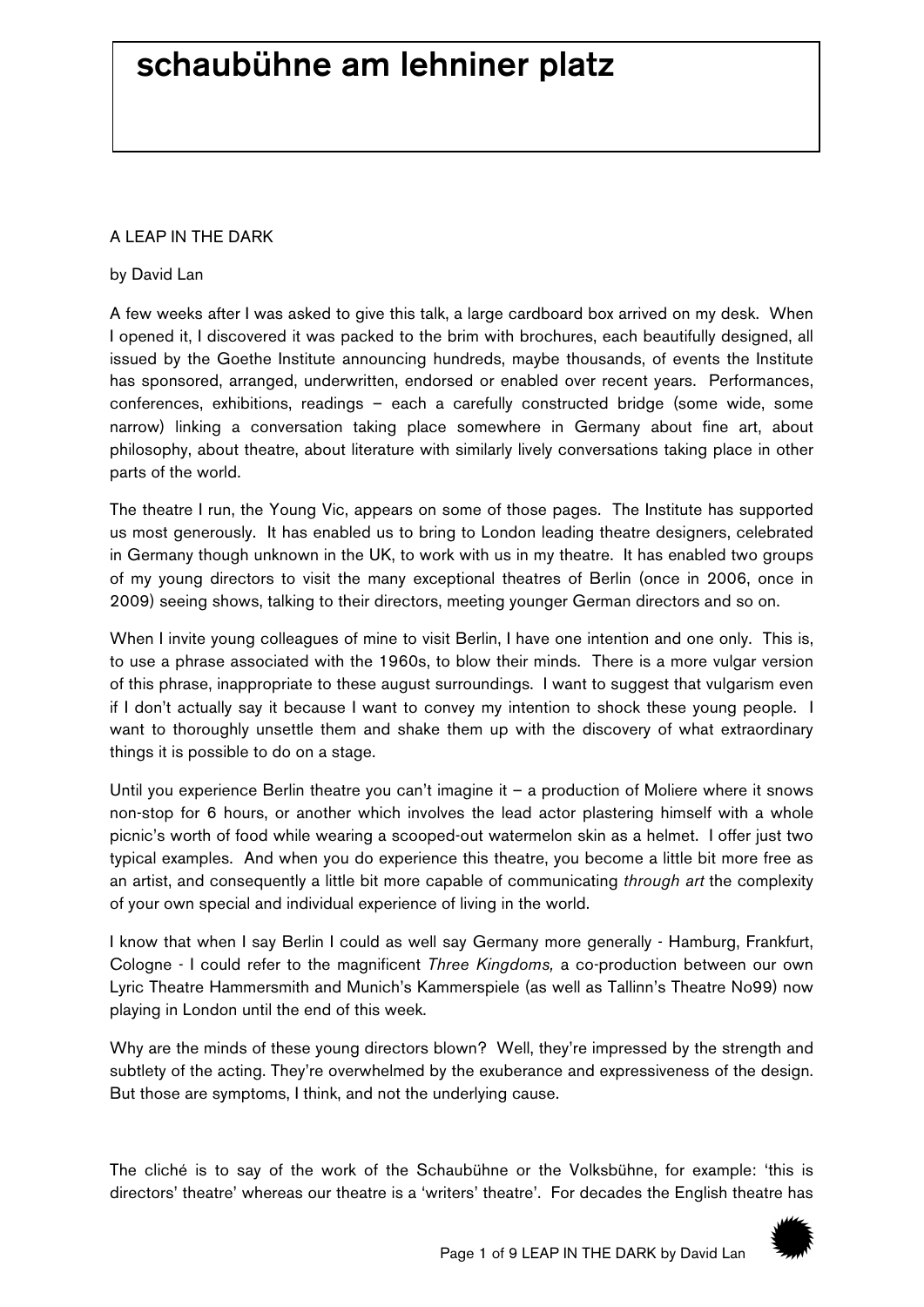closed its eyes – or, more accurately perhaps, held its nose - at this theatre, aghast at the arrogance, the egotism with which German directors rethink and remake plays which, amongst us respectful, tactful English, are considered sacred in conception as well as in detail.

But disdain gets us no distance. Is it possible to say anything enlightening about what these apparent butchers and blasphemers are trying to achieve?

Well, they're all individuals, and each no doubt believes all others are sheisters with similar generosity of spirit to that which English directors display when they talk about each other. All the same, I want to generalise a little and try to describe what *I think* is going on. I'm sure I won't get very far but this event this evening celebrating Anglo-German collaboration seems, paradoxically, an opportunity to try to give a sense of where, in my opinion, the difference begins.

That's one paradox. Here's another.

Despite the fact that the Goethe Institute has been at work in the UK with energy and success for 50 years, Britons barely know the work of Goethe at all. Perhaps we know *Faust* Part 1*.* But Part 2? Or his other plays such as *Tasso* or *Goetz von Berlichingen*? We know some of the poems because Schubert transformed them into songs – but the novels? How many non-German speakers in the room have read *Elective Affinities –* or even that global best-seller of its day *The Sorrows of Young Werther?* 

The same is true of me. I know *Faust* Part 1 and that's about it - but the reason I know *Faust* Part 1 is particular.

I grew up in Cape Town. While I was at school – I think I was about 16 – the drama teacher of a girls' school down the road decided to direct *Goethe's Faust*, an imaginative choice, you might say, but an odd one as it contains very few women's parts– two, in fact, if you except sprites and witches. Having decided, for reasons I can only guess at, not to offer the men's parts to her students to play *en travesti*, she looked to neighboring boys' schools. I was invited to give my Mephistopheles. Which, I must admit, I was delighted to do. Skin tight black leotards and a pair of nifty red horns. I must have looked ridiculous, though people were, as I remember, kind enough not to point that out to my face - my heavily bearded and mustachioed face, that is. Anyway …

Whenever I think about Goethe, whenever I think about *Faust*, one line of dialogue always comes back to me over the now more than 40 years. At some early point in the play Mephistopheles describes himself like this:

*'I am he who wills evil but who does good.'* 

What on earth did that mean? I'm sure that even then I was aware that getting to the bottom of this most ambiguous of plays was asking rather a lot of a bunch of adolescents. Even so, to play the part I had to speak this line and it puzzled me.

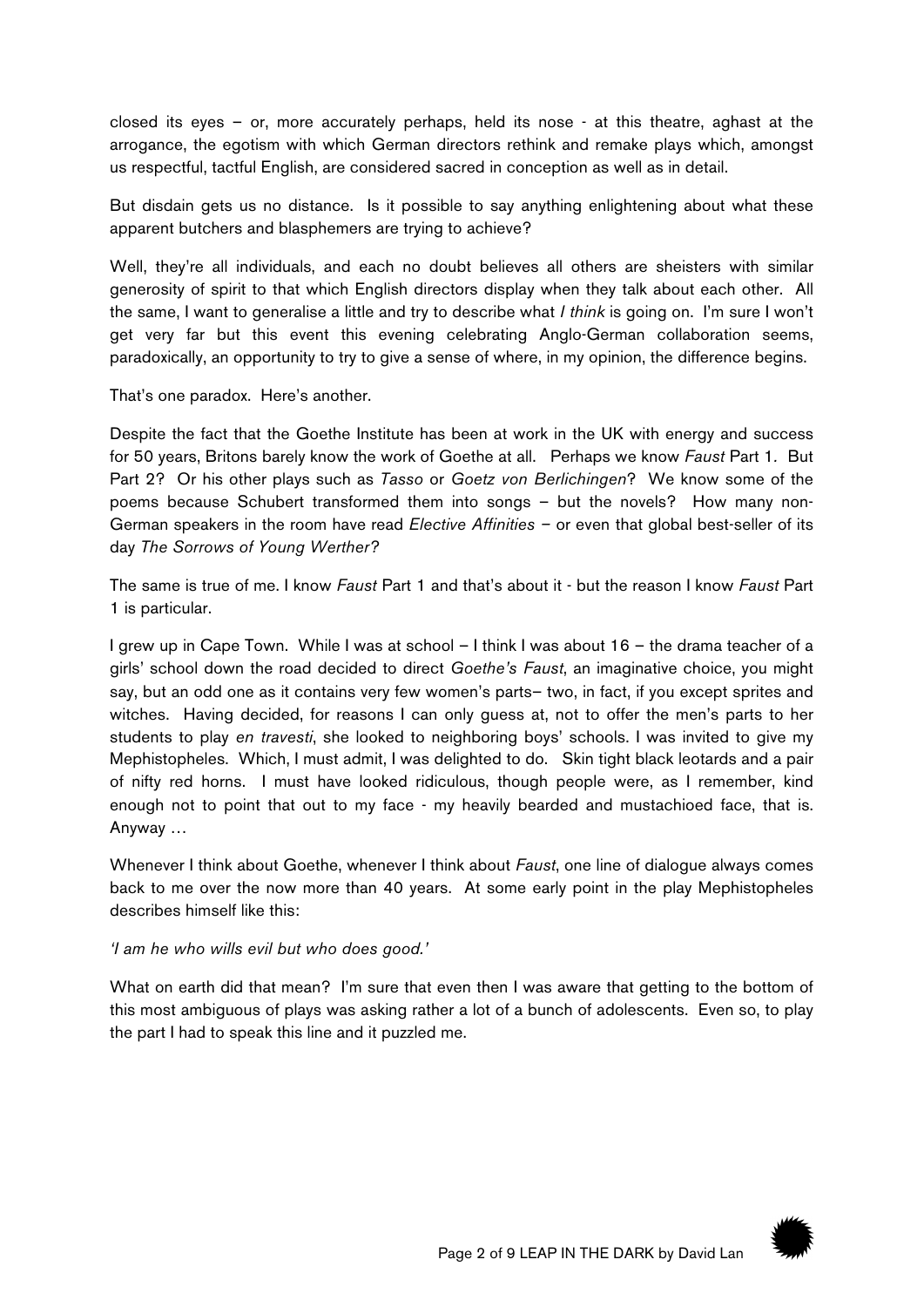It's a paradox, a contradiction. He wills evil but he does good. But if he *knows* that by doing some particular kind of evil he is, ultimately, doing good, why doesn't he find some more effectively evil sort of evil to do? How can the Devil consciously do good? Thinking about this to recycle a phrase I used earlier – blows your mind.

Of course, you remember the story.

When we first meet Faust, he is profoundly bored. He has studied and mastered all legitimate forms of knowledge:

*Philosophy have I digested The whole of Law and Medicine. From each its secrets I have wrested, Theology as well thrown in. Poor fool, despite this sweated lore I am no wiser than before.*

So - new idea - he decides to explore *illegitimate* knowledge, *secret* science, the *dark* arts. In doing so he inadvertently conjures up Mephistopheles.

What Faust doesn't know is that, in a prologue, Mephistopheles, whose job it is to corrupt human souls and win them over to the dark side, complains to God that human beings are such a pushover, are so easy to corrupt that he, like Faust, is bored to tears. God, knowing Faust to be an inherently good man, sets Mephistopheles the challenge of trying to corrupt *him*.

So the Devil offers Faust the famous bargain. He offers Faust secret knowledge – in fact, omniscience. Faust, if he agrees to follow the Devil's path, will lead a uniquely privileged existence. He will solve all the mysteries of the universe. But, if he is ever so enthralled by any part of this experience that he loses his cynicism and his *ennui* and begs for time to come to a stop, if he finds even one experience so enthralling that he longs for it to last forever, then his soul will be damned to hell. In that case, game over: Mephistopheles 1, God zero.

However, however, however - and here's the paradox – it is Faust's character that in everything he does he pushes himself to the utmost limits. He can do nothing half-heartedly. He's not that kind of guy. In the very act of sinning, of breaking God's laws, he is exploring and discovering his true God-given nature. Yes, he is bad. But he is so thoroughly, rigorously bad that *in being bad* he is giving expression to his essence. And so, in the end, even though he sins he is saved.

Which is why Mephistopheles '*wills evil but does good'.*

I can't be sure I quite saw all the way into this, in some ways, quite conventional argument of enlightenment theology while wearing my skin-tight black leotard. But, as I say, the paradox bothered me and I have never able to quite let it go.

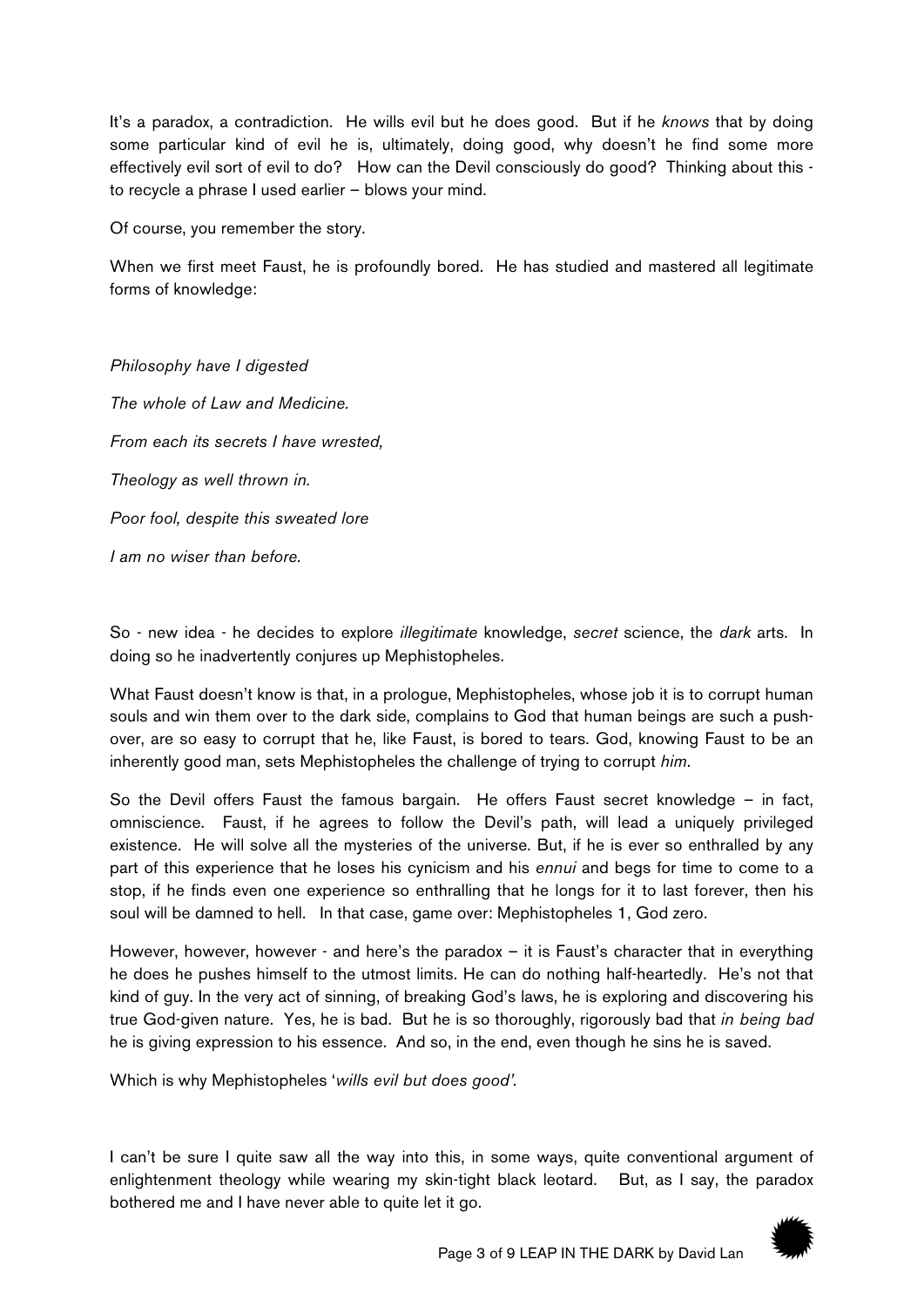What is the paradox *exactly*? That to find yourself, you have to lose yourself? Or perhaps, better, to save yourself you *have to be willing* to lose yourself forever. You must be prepared to risk eternal damnation. Faust had no idea, after all, that in the prologue God had decided to take time out from all his other duties and keep a close eye on how his story panned out, that God was standing by, like a doting nanny with an infant, ready to catch him should he fall.

No, Faust has to blindly risk the lot, absolutely the lot. He has to take a leap in the dark.

Thinking of my young directors tempted by me to set out for Berlin, I find it interesting that, as soon as the pact between Faust and Mephistopheles is signed, at once the Devil invites Faust to go on a journey, to fly over oceans, to cross many borders in order to see the old world in a new way.

*Faust: Whither away? Mephistopheles: By any route you please To see both high and low, by lands and seas.*

*Faust: What means of travelling do you intend?*

*Where are your servants, coaches, horses?*

*Mephistopheles:* 

*I only have to spread this cloak, my friend,*

*To bear us both, at will, on airy courses.*

*To questions of your luggage pay no heed*

*On this bold trip there's no such paltry need.*

*A little jet of fire I have in store*

*To lift us from the earth. With strength to soar,*

*We'll mount the quicker, being light of gear.*

*Congratulations on your new career.*

And off they fly. Whether they delayed a day or two to make an application to the Goethe Institute for a travel grant is not recorded.

Ok – what do I take from this?

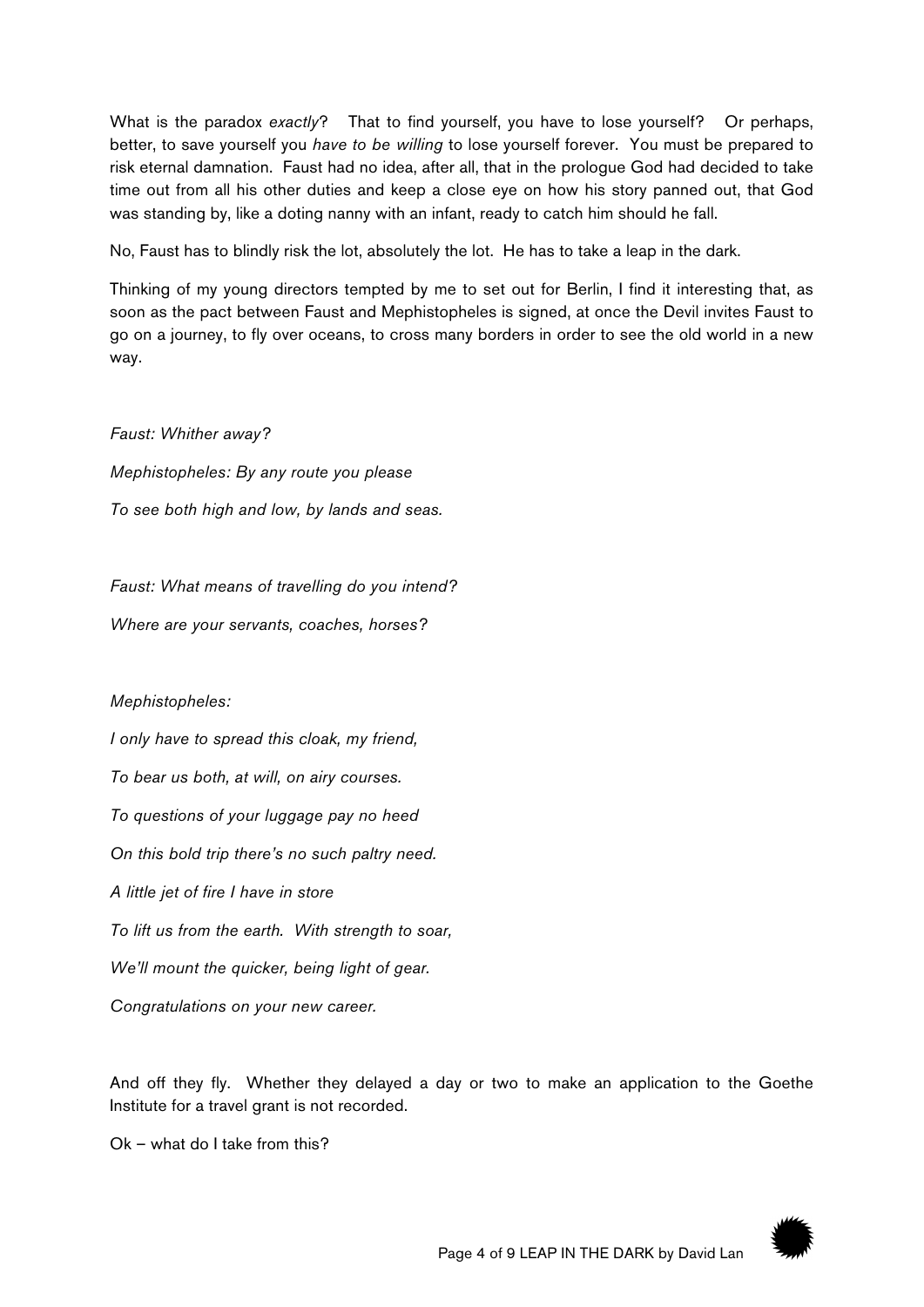That the Devil, because he *is* a devil, tries to do a bad thing despite the fact that he *knows* – and tells us at the first moment we meet him – that it's all going to go *wrong*, in other words it's all going to go *right*, in the end.

And Faust, likewise, is totally committed to doing bad things but - provided he does these bad things *enough*, with total conviction, 100%, then he's really doing a *good* thing and will end up in heaven.

In sum: if you are by nature a sinner, sin can be your salvation.

As this evening is a celebration of Germany in England and England in Germany, I'm going straight from Goethe to a writer that, famously, had a profound influence on him: Shakespeare.

Another memory from my childhood.

My father's family came from a town in southern Lithuania now called Kaunas, then – when it was part of Russia – known as Kovna. They lived in the Jewish ghetto called Slobotka. It was right on the border with Poland, a border that over the centuries was constantly fought over. Sometimes Slobotka was Russian, sometimes it was Polish.

Here's my grandmother's favourite joke:

*One Lithuanian Jew to another: Oh Mottel, how I wish the Poles would invade.*

*Second Lithuanian Jew: Are you crazy? Why do you wish the Poles would invade?* 

*First Lithuanian Jew: Because I can't stand another terrible Russian winter.*

My grandparents were intellectuals and Trotskyites. In the late 1920s they escaped poverty and pogroms and crossed many borders and oceans to arrive in Cape Town. There they joined a cultural organization called the Lenin Club where they listened to Brahams on 78 rpm records and read Shakespeare. My father acquired the habit and when I was a kid he used to read Shakespeare to me. You may say that the Lenin Club has much to answer for.

I remember particularly his analysis of Polonius' speech to his son Laertes. *Hamlet* Act One, Scene Three. Laertes is leaving Elsinore and heading back to France. Before they part, Polonius gives him all sorts of advice and, as everyone knows, ends up like this:

*To thine own self be true*

*And it must follow as the night the day*

*Thou canst not then be false to any man.*

This to my father was wisdom. '*To thine own self be true.'*

And so it seemed to me. Until, when I was a bit older, I saw a production of the play and realized that, when you see the play in action, Polonius is undoubtedly, to put it simply, a fool. So as soon as I could I said to my father: 'You tell me that what Polonius says is wisdom but even Hamlet says of him: 'These tedious old fools.'

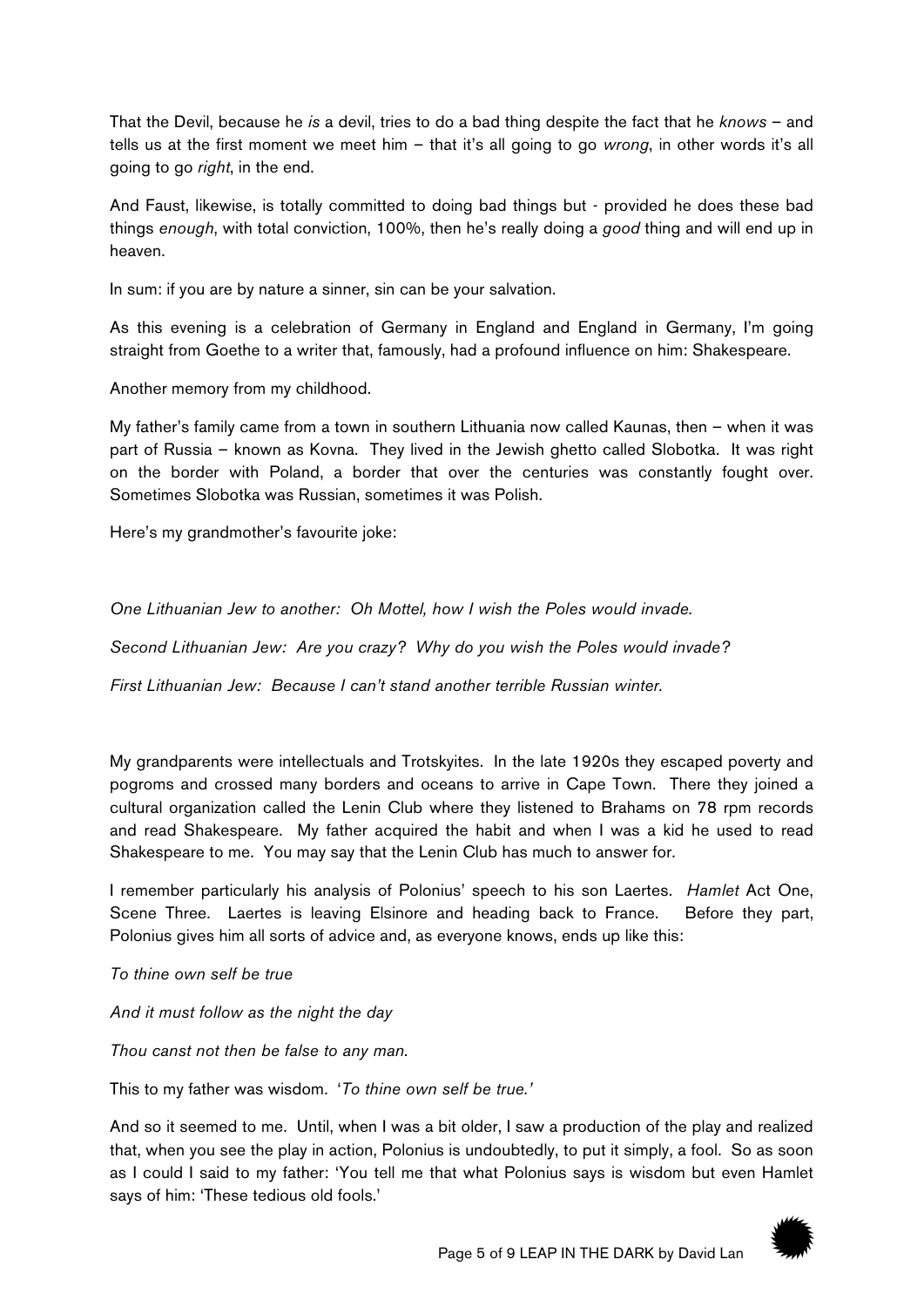But my father, of course, quick as a flash, had the answer: 'It doesn't matter what else he says in other parts of the play. Here in this speech he is talking to his son who is about to leave him.' (This is my father speaking to *his* son who, he knows, will soon leave *him.) '*In that moment,' said my dad, 'Polonius speaks from the deepest part of his heart and tells his son the very best he knows. When he does *that*, trust me, he knows what he's talking about.'

Game, set – but not quite match.

Years and years later, I read an insightful piece in the New York Review of Books by the very brilliant Zadie Smith. She was writing, as I remember, in the context of the current widespread criticism of so-called 'multi-culturalism'. Her point was how easily this brave social experiment can be misunderstood when it is assumed that each individual has only one identity.

Let's pick an example at random. Pakistani Muslims. If such people choose to live in a closed community of similar people and consequently fail to assimilate - to become English in England and French in France and so on - this is held by certain critics to be a bad thing, a social experiment that has failed.

But it is too easily assumed by these critics that Pakistani Muslims living, say, in East London are Pakistani Muslims and nothing but. Whereas, and here I'm paraphrasing Zadie Smith, don't we know that a person may be a Pakistani Muslim in their parents' home speaking Bengali to them but work, say, for Goldman Sacks - or the Green Party - speaking a distinctive dialect of English in that context and go clubbing at the weekends speaking yet another lingo there? And read chick-lit and the London Review of Books and Noam Chomsky and the Motor Bike News. And be gay and in love with a Maori and vote Lib Dem and store on their iPod Bob Marley, Stephen Sondheim, Lady Gaga and Shubert's setting of *Der Erlkoning*. (I had to bring Goethe back in somewhere.)

Polonius is a fool, she says, writing of this same speech of a father's advice to his son, because *no human being has a single self to be true to*. We all have many selves, multiple selves.

You may be a Jewish intellectual and the son of a Lithuanian Trotskyist who was sometimes a Russian and sometimes a Pole but you're also a small time businessman and a South African, a white South African at that, and so on and so on. Or son of same.

So here's the gospel according to Zadie Smith: accept and inhabit the paradox of having a complex social existence. Be a devout Jew or Muslim or Christian at home, a socialist agitator at work and sing karaoke on Thursday nights in a Dalston pub. And live these contradictions each to the nth degree, totally, irresolvably.

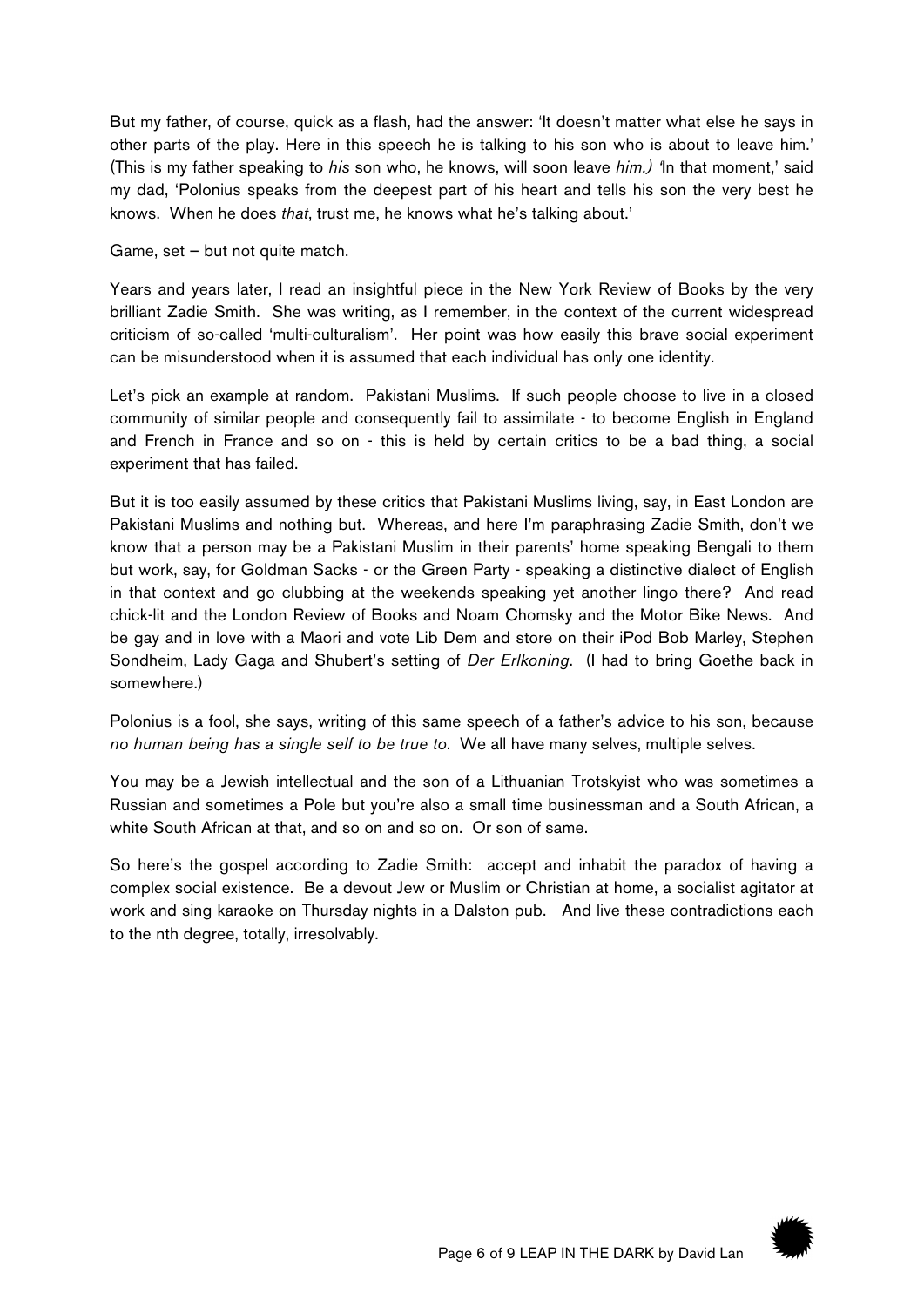This is the theme of *Hamlet* – 'I am this but I am also that'. It's not, as it is sometimes crudely expressed, that he is a man who can't make up his mind. Rather he is a man of *many* minds which contradict each other. 'I am entirely this kind of person but I am also entirely that kind of person.'

At the start of Act Five he has given up trying to resolve it all: is my mother good or evil? Is my dead father an angel or a demon? As he puts it: *'The readiness is all.'*

And at his death he is, like Faust, found acceptable to God, if only in the eyes of his best friend, Horatio, who knows him well in all his contradictoriness:

*Good night, sweet prince,* 

*And flights of angels sing thee to thy rest.*

But as soon as he's dead, folks start trying to simplify him and sum him up. Enter Fortinbras:

## *Bare Hamlet like a soldier to the stage*

*For he was likely, had he been put on*

*To have proved most royal.*

How the hell does he know what Hamlet might likely have proved to be? He doesn't know him from Adam, he's only just entered the room - but Hamlet can't speak for himself and everyone who's left alive is too upset to tell Fortinbras to shut up and Shakespeare lets this bunch of cliches end the play.

I remember somewhere Claude Levi-Strauss writing that a human being is like a species. When someone dies it is like a whole species has been wiped out.

How do you know which species you are? As the great Polish adventurer and journalist Ryszard Kapuchinski will tell you, you discover who you are by discovering who you are *not*. And you do that by encountering 'the other' – whatever or whoever that other may be. If you're black maybe it's white – if you're English maybe it's German. And in that way you discover that *what you are not* may actually be merely *what you are not – yet.*

*The readiness is all.*

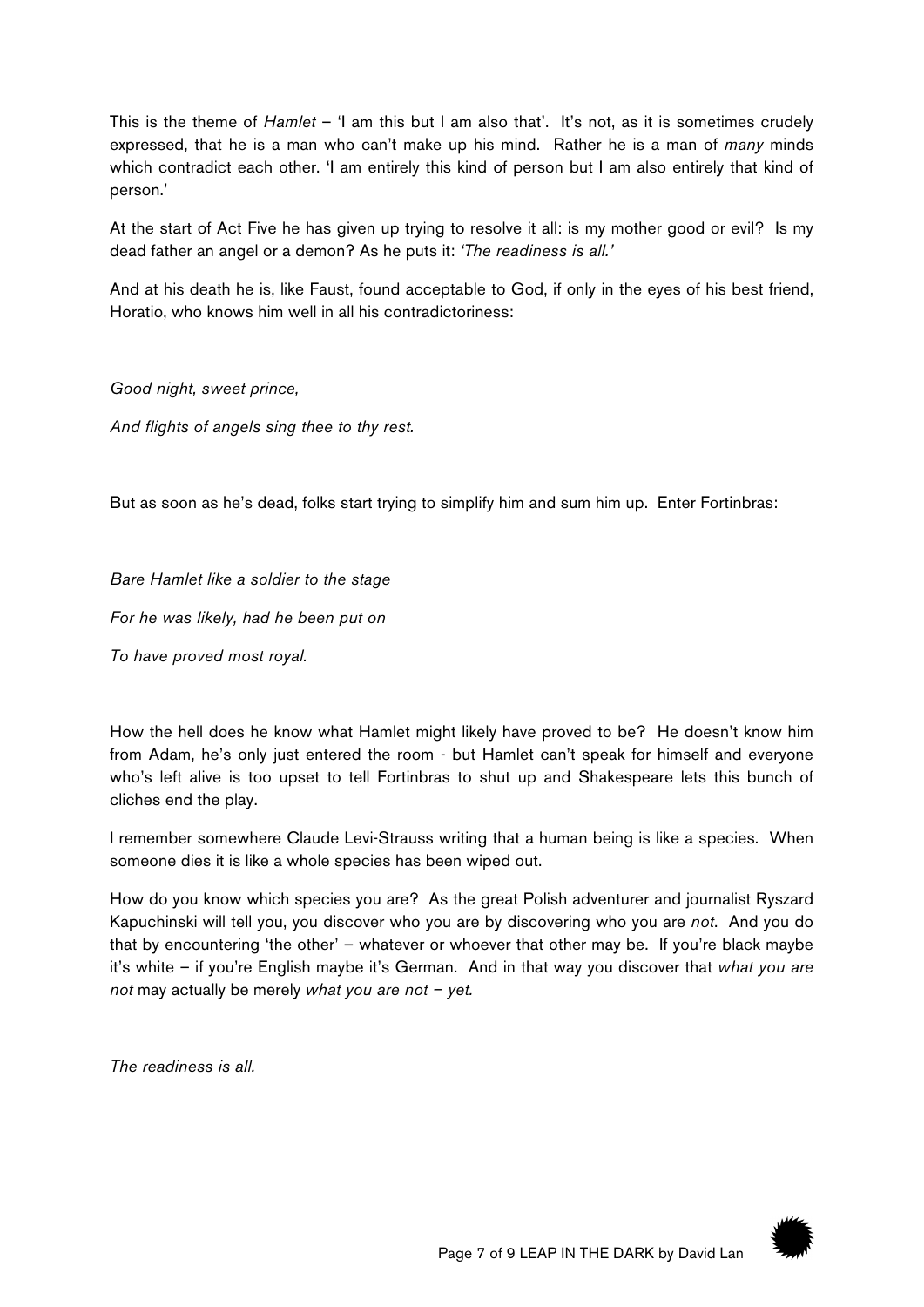Or - to bring in a third wise man, F. Scott Fitzgerald:

*The test of a first-rate intelligence is the ability to hold two opposed ideas in the mind at the same time and still retain the ability to function.*

This is what I love about the Berlin theatre. It is a theatre of unresolved paradox, of multiple selves, of salvation through sinning.

It is authentically Shakespeare's *Hamlet* - here I am thinking of Thomas Ostermeier's Schaubühne production recently seen at the Barbican – but every rule we take for granted is broken. It is set on a muddy field of battle - or is it actually (or also?) a rain-drenched Glastonbury-like rock festival? One actress plays Ophelia but also at the same time Gertrude. The electronic score was written yesterday. Hamlet improvises, swears, abuses the audience as he wanders round the auditorium. And, by some miracle, one's impression is that everything Shakespeare knew about being human *and* everything the director and actors and designer can tell you about what being human means *to them* is intermingled in real time. We are knee-deep in renaissance Denmark but up to our eyes in the present instant. The show is profoundly this and profoundly that. And inside and because of that paradox it is intoxicatingly alive.

Or the Schaubühne's current *Misanthrope* directed by Ivo van Hove. As you'd expect, Alceste is full of bile, a man exceptionally depressed by and disgusted with mankind. That's what one expects of this character. But what is thrilling is that at the same time he is a man overwhelmingly in love, literally floored by crazy, romantic, sensual adoration – and this wild, rubbish strewn, extravagantly trashed up performance tells you as much about what love is like as you're ever likely to discover from any stage.

It is only rarely that I find this quality, this ability to express the violently paradoxical nature of human psychology and society - the profoundly irresolvable contradictoriness of it all - in English theatre. To try to sum it up, what I miss is a theatre in which the human mind and human heart are pushed as far, as far, as far - to their furthest possible extent, until just before they snap - and in which they are as alive as anyone can be before they die.

We English editorialise, we rationalise, we explain.

The English theatre is a place where, by and large, one leaves in the cloak room one's deepest, most adult understanding of what it is to be human alongside one's umbrella.

Does it matter?

Yes. Because there is a truth about ourselves which we are not telling, perhaps that we are not equipped to tell. Or perhaps we do not really believe that the theatre is a place where it can be told.